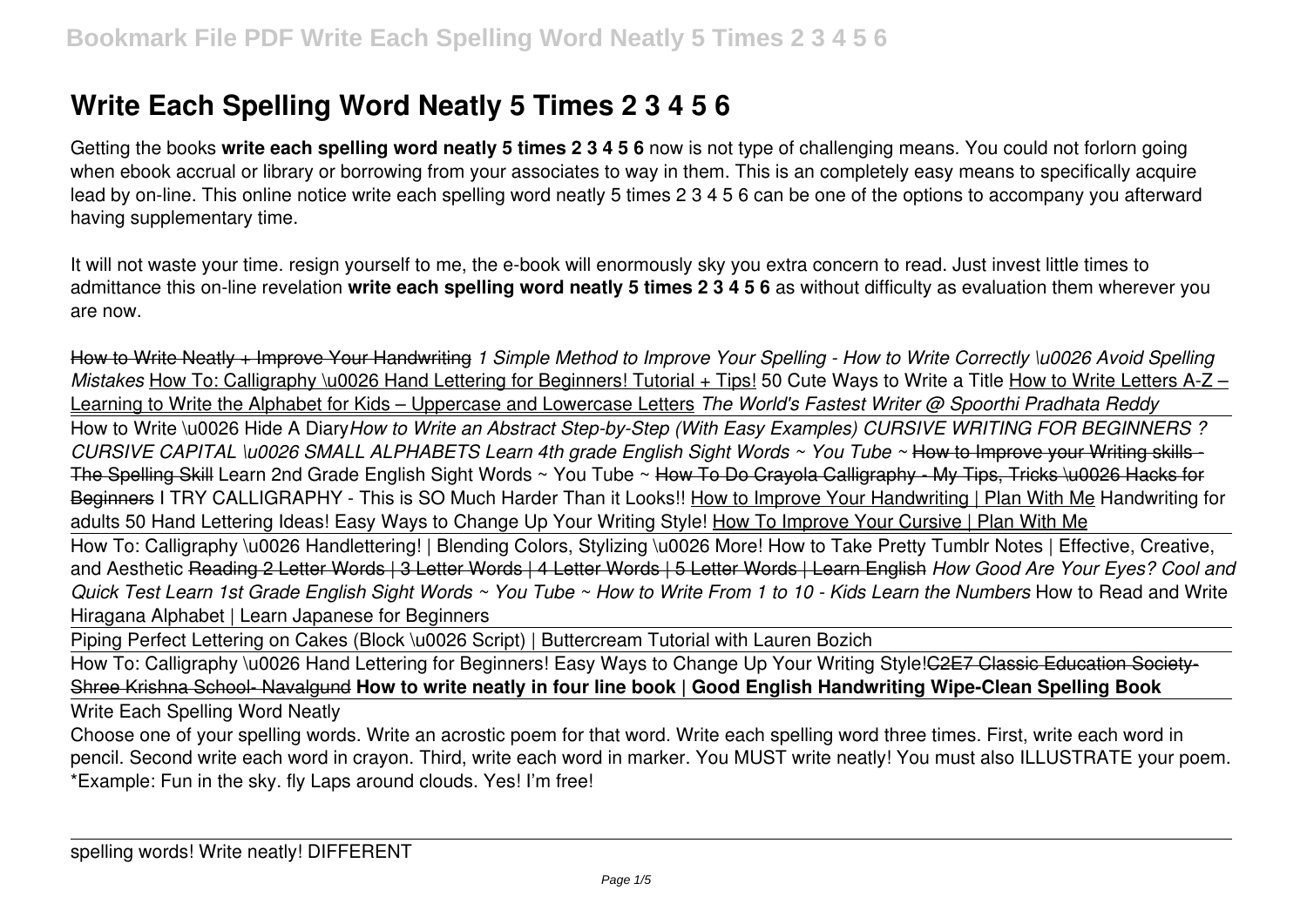## **Bookmark File PDF Write Each Spelling Word Neatly 5 Times 2 3 4 5 6**

3 Times Each. Write your spelling words (neatly) three times each. Example: cried. cried. cried. Build a Word. Choose half of your words and write each of your words one letter at a time and add... Spelling words - bsmith - Google Sites Write each spelling word three times. , write each word in pencil. Second write each word in crayon.

Write Each Spelling Word Neatly 5 Times 2 3 4 5 6 Write each of your spelling words. Write a TV commercial using all Then go back and circle all of the consonants in your words! Don't forget to write neatly! Write each of your spelling words. vowels in your spelling words! Don't forget to write neatly! of your spelling words. Read it to a parent or sibling!

sentence. Please underline your spelling words! Write ...

Title: Write Each Spelling Word Neatly 5 Times 2 3 4 5 6 Author: rflsg.odysseymobile.co-2020-11-07T00:00:00+00:01 Subject: Write Each Spelling Word Neatly 5 Times 2 3 ...

Write Each Spelling Word Neatly 5 Times 2 3 4 5 6

First write each word in pencil. Write silly sentences Then trace over each word three times. Each time you trace, you must use a DIFFERENT colour crayon. Trace neatly and you will see a rainbow! using a spelling word in each sentence. Please underline your spelling words! Write neatly! Example: My dog wears a blue and purple dress when he takes a bath.

sentence. Please underline your spelling words! Write ...

Write an acrostic poem for that word. Write each spelling word three times. First, write each word in pencil. Second write each word in crayon. Third, write each word in marker. You MUST write neatly! You must also ILLUSTRATE your poem. \*Example: Fun in the sky. fly Laps around clouds. Yes! I'm free! Each letter has a value. \*Consonants are worth 10.

sentence. Please underline your spelling words! Write ...

Write each spelling word three times. First, write each word in pencil. Second write each word in crayon. Third, write each word in marker. You MUST write neatly! You could also ILLUSTRATE your poem. \*Example: Fun in the sky. fly Laps around clouds. Yes! I'm free! Each letter has a value. \*Consonants are worth 10. \*Vowels are worth 5. the value of each spelling word. Example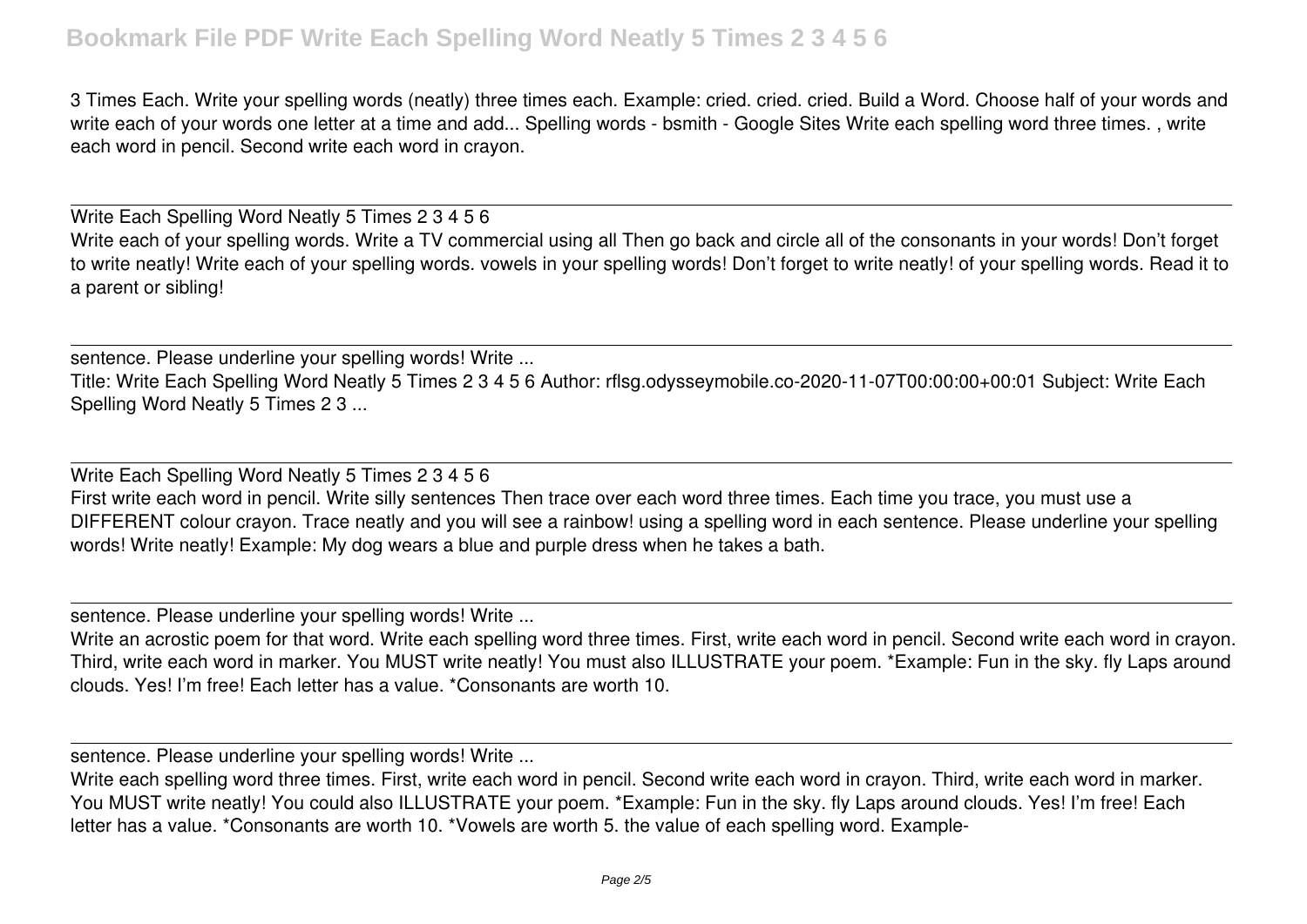using a spelling word in each - goldrosemat.co.uk Write an acrostic poem for that word. Write each spelling word three times. First, write each word in pencil. Second write each word in crayon. Third, write each word in a pen. You MUST write neatly! You must also ILLUSTRATE your poem. \*Example: Fun in the sky. fly Laps around clouds. Yes! I'm free! Each letter has a value. \*Consonants are worth 10.

sentence. Please underline your spelling words! Write ... Aug 04 2020 write-each-spelling-word-neatly-5-times-2-3-4-5-6 1/5 PDF Drive - Search and download PDF files for free.

[MOBI] Write Each Spelling Word Neatly 5 Times 2 3 4 5 6 Write an acrostic poem for that word. Write each spelling word three times. , write each word in pencil. Second write each word in crayon. Third, write each word in marker. You MUST write neatly! You must also ILLUSTRATE your poem. \*Example: Fun in the sky. fly Laps around clouds. Yes! I'm free! \*Consonants are worth 10. \*Vowels are worth 5.

sentence. Please underline your spelling words! Write ...

Write each of your spelling words. Write a TV commercial using all Then go back and circle all of the consonants in your words! Don't forget to write neatly! Write each of your spelling words. of the vowels in your spelling words! Don't forget to write neatly! of your spelling words. Read it to a parent or sibling!

sentence. Please underline your spelling words! Write ...

Write each of your spelling words. vowels in your spelling words! Don't forget to write neatly! Draw and color an outdoor picture.

## **DIFFERENT**

Write an acrostic poem for that word. Write each spelling word three times. First, write each word in pencil. Second write each word in crayon. Third, write each word in marker. You MUST write neatly! You must also ILLUSTRATE your poem. \*Example: Fun in the sky. fly Laps around clouds. Yes! I'm free! Each letter has a value. \*Consonants are ...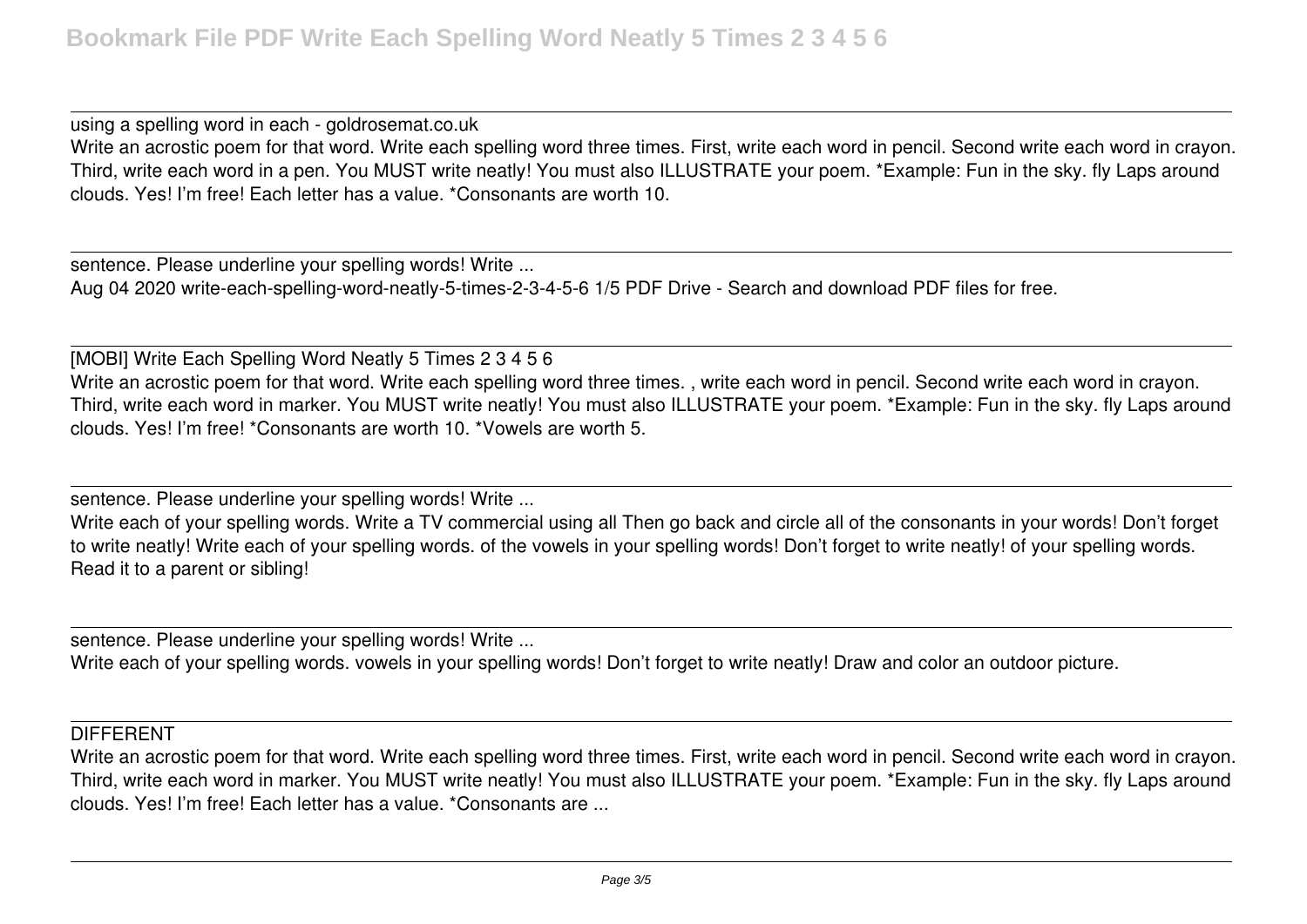sentence. Please underline your spelling words! Write ...

Write each of your spelling words. Write a TV commercial using all Then go back and circle all of the consonants in your words! Don't forget to write neatly! Write each of your spelling words. the vowels in your spelling words! Don't forget to write neatly! of your spelling words. Read it to a parent or sibling!

sentence. Please underline your spelling words! Write ...

Write each spelling word three times. First, write each word in pencil. Second write each word in crayon. Third, write each word in pen or highlighter.

Dathan Dathan a ' bhogha-fhroise Seantansan gòrach Please include bonus words in the spelling stairs. Write each spelling word neatly 5 times each. For example: stick. stick. stick. stick. stick. stick. stick. stick. stick. stick. stick. Please include bonus words in the 5 times each assignment.

General Information - Mrs. Wood's News - Google Sites Write silly sentences using a spelling word in each sentence. Underline the spelling words and write neatly! Hidden Words Draw and colour a picture. Hide your spelling words inside the picture. See if someone can find your hidden words! Backwards Words Write your spelling words forwards and then backwards! Remember to write neatly! Waterfall Words

Times table and Spelling Menu

First write each word in pencil. using a spelling word in each picture. Example: Write silly sentences Then trace over each word three times. Each time you trace, use a DIFFERENT colour crayon. Trace neatly and you will see a rainbow! sentence. Please underline your spelling words! Write neatly! Example: My dog wears a blue and

Example: My dog wears a blue and purple dress when he ...

What can it be used for? Many teachers have been using Chrome Music Lab as a tool in their classrooms to explore music and its connections to science, math, art, and more.They've been combining it with dance and live instruments.Here's a collection of some uses we've found on Twitter.